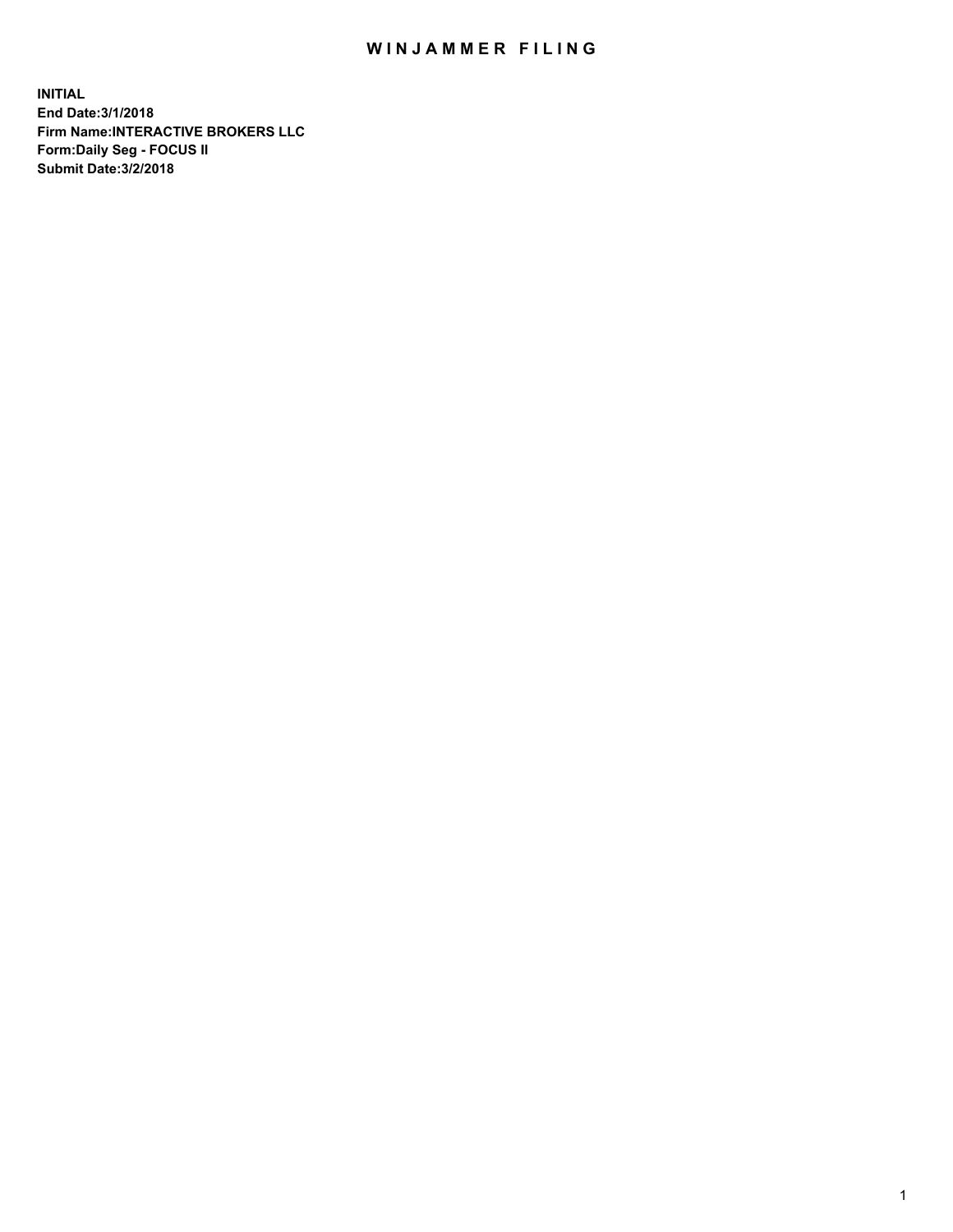## **INITIAL End Date:3/1/2018 Firm Name:INTERACTIVE BROKERS LLC Form:Daily Seg - FOCUS II Submit Date:3/2/2018 Daily Segregation - Cover Page**

| Name of Company<br><b>Contact Name</b><br><b>Contact Phone Number</b><br><b>Contact Email Address</b>                                                                                                                                                                                                                          | <b>INTERACTIVE BROKERS LLC</b><br>James Menicucci<br>203-618-8085<br>jmenicucci@interactivebrokers.c<br>om |
|--------------------------------------------------------------------------------------------------------------------------------------------------------------------------------------------------------------------------------------------------------------------------------------------------------------------------------|------------------------------------------------------------------------------------------------------------|
| FCM's Customer Segregated Funds Residual Interest Target (choose one):<br>a. Minimum dollar amount: ; or<br>b. Minimum percentage of customer segregated funds required:%; or<br>c. Dollar amount range between: and; or<br>d. Percentage range of customer segregated funds required between:% and%.                          | $\overline{\mathbf{0}}$<br>$\overline{\mathbf{0}}$<br>155,000,000 245,000,000<br>00                        |
| FCM's Customer Secured Amount Funds Residual Interest Target (choose one):<br>a. Minimum dollar amount: ; or<br>b. Minimum percentage of customer secured funds required:%; or<br>c. Dollar amount range between: and; or<br>d. Percentage range of customer secured funds required between: % and %.                          | $\overline{\mathbf{0}}$<br>0<br>80,000,000 120,000,000<br>00                                               |
| FCM's Cleared Swaps Customer Collateral Residual Interest Target (choose one):<br>a. Minimum dollar amount: ; or<br>b. Minimum percentage of cleared swaps customer collateral required:% ; or<br>c. Dollar amount range between: and; or<br>d. Percentage range of cleared swaps customer collateral required between:% and%. | $\overline{\mathbf{0}}$<br>$\underline{\mathbf{0}}$<br>0 <sub>0</sub><br>0 <sub>0</sub>                    |

Attach supporting documents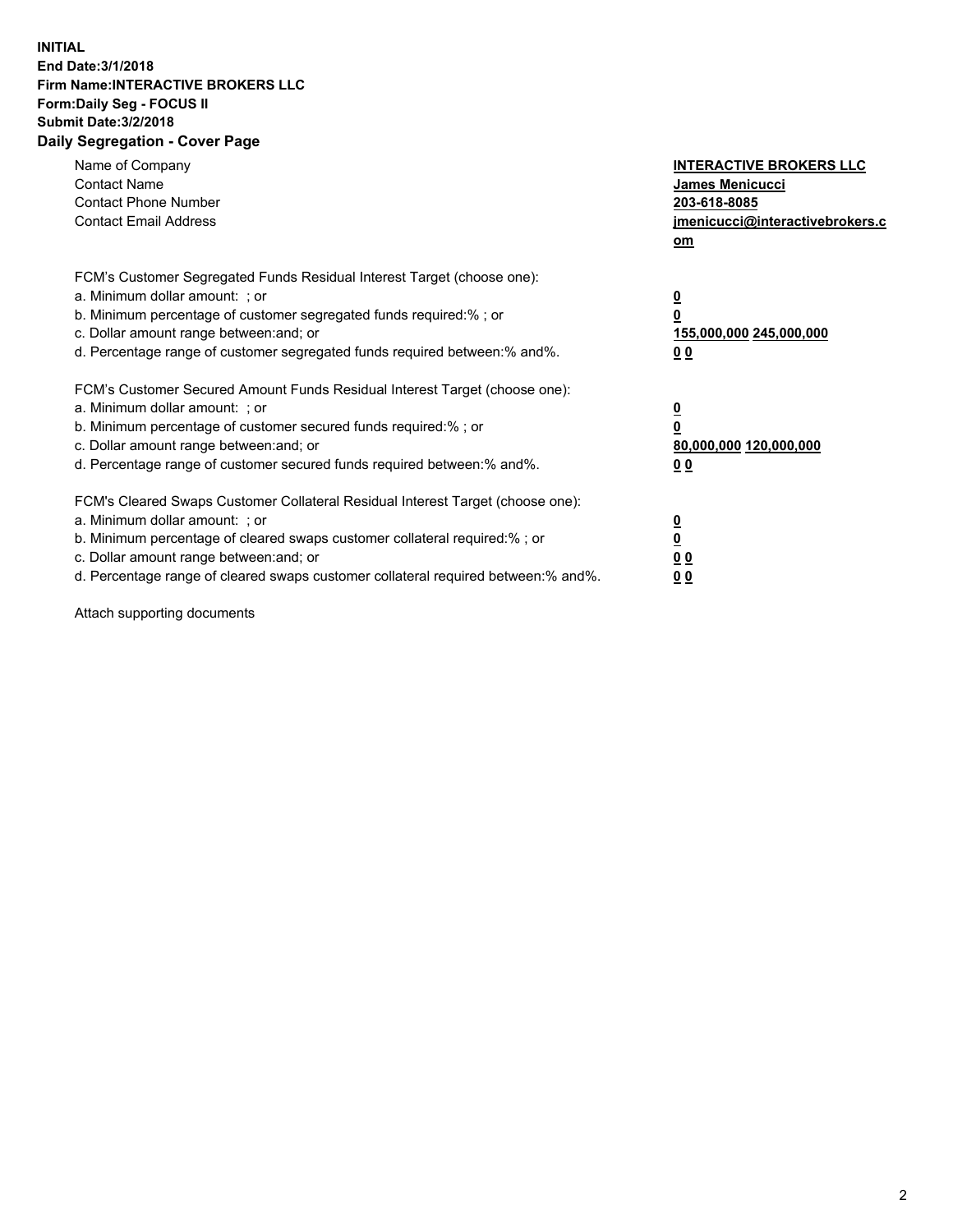## **INITIAL End Date:3/1/2018 Firm Name:INTERACTIVE BROKERS LLC Form:Daily Seg - FOCUS II Submit Date:3/2/2018 Daily Segregation - Secured Amounts**

|     | Foreign Futures and Foreign Options Secured Amounts                                         |                                                |
|-----|---------------------------------------------------------------------------------------------|------------------------------------------------|
|     | Amount required to be set aside pursuant to law, rule or regulation of a foreign            | $0$ [7305]                                     |
|     | government or a rule of a self-regulatory organization authorized thereunder                |                                                |
| 1.  | Net ledger balance - Foreign Futures and Foreign Option Trading - All Customers             |                                                |
|     | A. Cash                                                                                     | 489,788,618 [7315]                             |
|     | B. Securities (at market)                                                                   | $0$ [7317]                                     |
| 2.  | Net unrealized profit (loss) in open futures contracts traded on a foreign board of trade   | -14,893,712 [7325]                             |
| 3.  | Exchange traded options                                                                     |                                                |
|     | a. Market value of open option contracts purchased on a foreign board of trade              | 329,772 [7335]                                 |
|     | b. Market value of open contracts granted (sold) on a foreign board of trade                | -59,116 [7337]                                 |
| 4.  | Net equity (deficit) (add lines 1. 2. and 3.)                                               | 475,165,562 [7345]                             |
| 5.  | Account liquidating to a deficit and account with a debit balances - gross amount           | 5,888 [7351]                                   |
|     | Less: amount offset by customer owned securities                                            | 0 [7352] 5,888 [7354]                          |
| 6.  | Amount required to be set aside as the secured amount - Net Liquidating Equity              | 475,171,450 [7355]                             |
|     | Method (add lines 4 and 5)                                                                  |                                                |
| 7.  | Greater of amount required to be set aside pursuant to foreign jurisdiction (above) or line | 475,171,450 [7360]                             |
|     | 6.                                                                                          |                                                |
|     | FUNDS DEPOSITED IN SEPARATE REGULATION 30.7 ACCOUNTS                                        |                                                |
| 1.  | Cash in banks                                                                               |                                                |
|     | A. Banks located in the United States                                                       | 90,023,021 [7500]                              |
|     | B. Other banks qualified under Regulation 30.7                                              | 0 [7520] 90,023,021 [7530]                     |
| 2.  | Securities                                                                                  |                                                |
|     | A. In safekeeping with banks located in the United States                                   | 363,111,080 [7540]                             |
|     | B. In safekeeping with other banks qualified under Regulation 30.7                          | 0 [7560] 363,111,080 [7570]                    |
| 3.  | Equities with registered futures commission merchants                                       |                                                |
|     | A. Cash                                                                                     | $0$ [7580]                                     |
|     | <b>B.</b> Securities                                                                        | $0$ [7590]                                     |
|     | C. Unrealized gain (loss) on open futures contracts                                         | $0$ [7600]                                     |
|     | D. Value of long option contracts                                                           | $0$ [7610]                                     |
|     | E. Value of short option contracts                                                          | 0 [7615] 0 [7620]                              |
| 4.  | Amounts held by clearing organizations of foreign boards of trade                           |                                                |
|     | A. Cash                                                                                     | $0$ [7640]                                     |
|     | <b>B.</b> Securities                                                                        | $0$ [7650]                                     |
|     | C. Amount due to (from) clearing organization - daily variation                             | $0$ [7660]                                     |
|     | D. Value of long option contracts                                                           | $0$ [7670]                                     |
|     | E. Value of short option contracts                                                          | 0 [7675] 0 [7680]                              |
| 5.  | Amounts held by members of foreign boards of trade                                          |                                                |
|     | A. Cash                                                                                     | 156,615,001 [7700]                             |
|     | <b>B.</b> Securities                                                                        | $0$ [7710]                                     |
|     | C. Unrealized gain (loss) on open futures contracts                                         | -11,419,411 [7720]                             |
|     | D. Value of long option contracts                                                           | 329,772 [7730]                                 |
|     | E. Value of short option contracts                                                          | <mark>-59,116</mark> [7735] 145,466,246 [7740] |
| 6.  | Amounts with other depositories designated by a foreign board of trade                      | 0 [7760]                                       |
| 7.  | Segregated funds on hand                                                                    | $0$ [7765]                                     |
| 8.  | Total funds in separate section 30.7 accounts                                               | 598,600,347 [7770]                             |
| 9.  | Excess (deficiency) Set Aside for Secured Amount (subtract line 7 Secured Statement         | 123,428,897 [7380]                             |
|     | Page 1 from Line 8)                                                                         |                                                |
| 10. | Management Target Amount for Excess funds in separate section 30.7 accounts                 | 80,000,000 [7780]                              |
| 11. | Excess (deficiency) funds in separate 30.7 accounts over (under) Management Target          | 43,428,897 [7785]                              |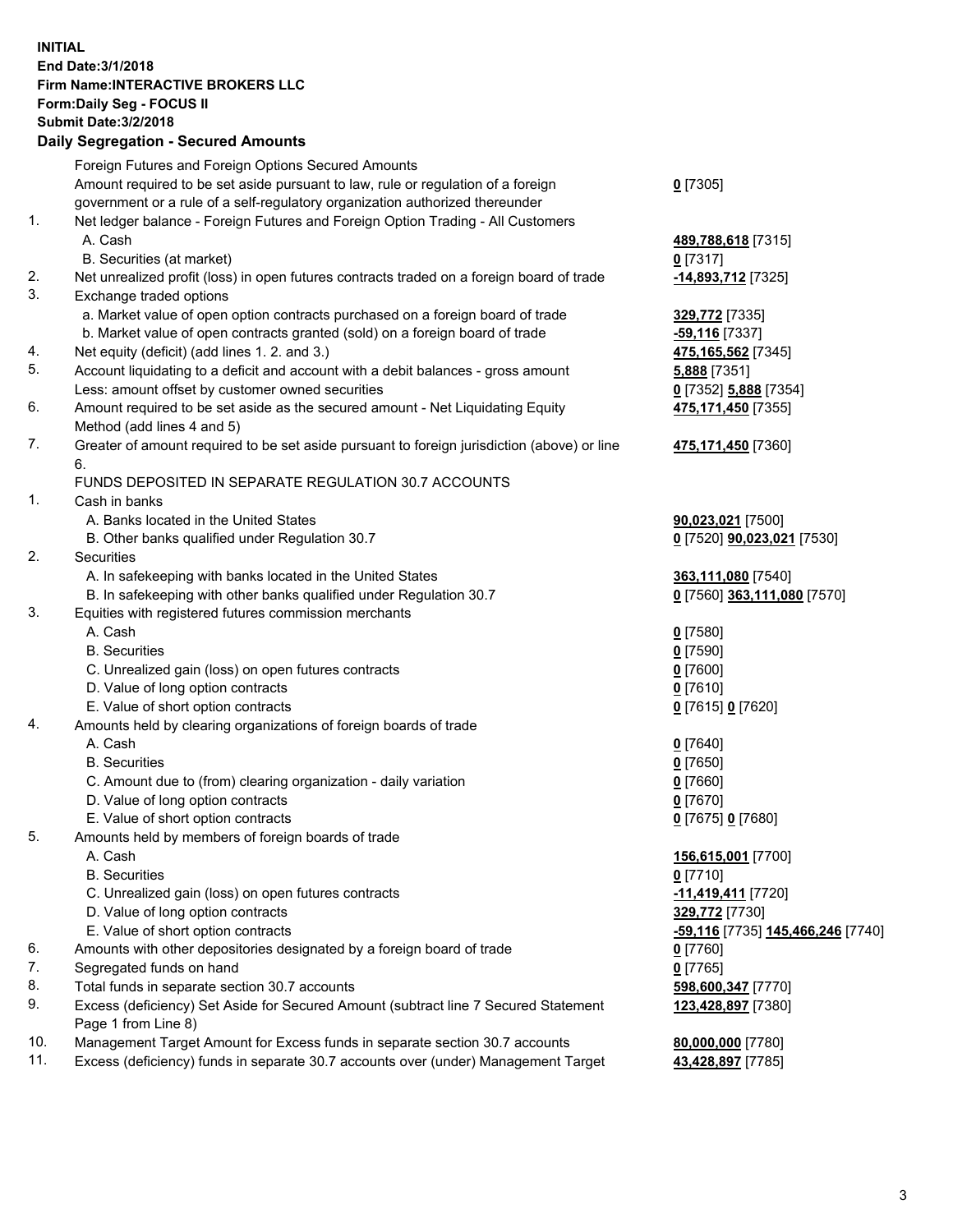**INITIAL End Date:3/1/2018 Firm Name:INTERACTIVE BROKERS LLC Form:Daily Seg - FOCUS II Submit Date:3/2/2018 Daily Segregation - Segregation Statement** SEGREGATION REQUIREMENTS(Section 4d(2) of the CEAct) 1. Net ledger balance A. Cash **4,459,785,681** [7010] B. Securities (at market) **0** [7020] 2. Net unrealized profit (loss) in open futures contracts traded on a contract market **63,563,329** [7030] 3. Exchange traded options A. Add market value of open option contracts purchased on a contract market **240,291,825** [7032] B. Deduct market value of open option contracts granted (sold) on a contract market **-280,228,709** [7033] 4. Net equity (deficit) (add lines 1, 2 and 3) **4,483,412,126** [7040] 5. Accounts liquidating to a deficit and accounts with debit balances - gross amount **368,670** [7045] Less: amount offset by customer securities **0** [7047] **368,670** [7050] 6. Amount required to be segregated (add lines 4 and 5) **4,483,780,796** [7060] FUNDS IN SEGREGATED ACCOUNTS 7. Deposited in segregated funds bank accounts A. Cash **968,401,014** [7070] B. Securities representing investments of customers' funds (at market) **2,552,164,630** [7080] C. Securities held for particular customers or option customers in lieu of cash (at market) **0** [7090] 8. Margins on deposit with derivatives clearing organizations of contract markets A. Cash **19,483,066** [7100] B. Securities representing investments of customers' funds (at market) **1,207,827,757** [7110] C. Securities held for particular customers or option customers in lieu of cash (at market) **0** [7120] 9. Net settlement from (to) derivatives clearing organizations of contract markets **-2,274,743** [7130] 10. Exchange traded options A. Value of open long option contracts **241,294,762** [7132] B. Value of open short option contracts **-280,219,407** [7133] 11. Net equities with other FCMs A. Net liquidating equity **0** [7140] B. Securities representing investments of customers' funds (at market) **0** [7160] C. Securities held for particular customers or option customers in lieu of cash (at market) **0** [7170] 12. Segregated funds on hand **0** [7150] 13. Total amount in segregation (add lines 7 through 12) **4,706,677,079** [7180] 14. Excess (deficiency) funds in segregation (subtract line 6 from line 13) **222,896,283** [7190] 15. Management Target Amount for Excess funds in segregation **155,000,000** [7194] **67,896,283** [7198]

16. Excess (deficiency) funds in segregation over (under) Management Target Amount Excess

4